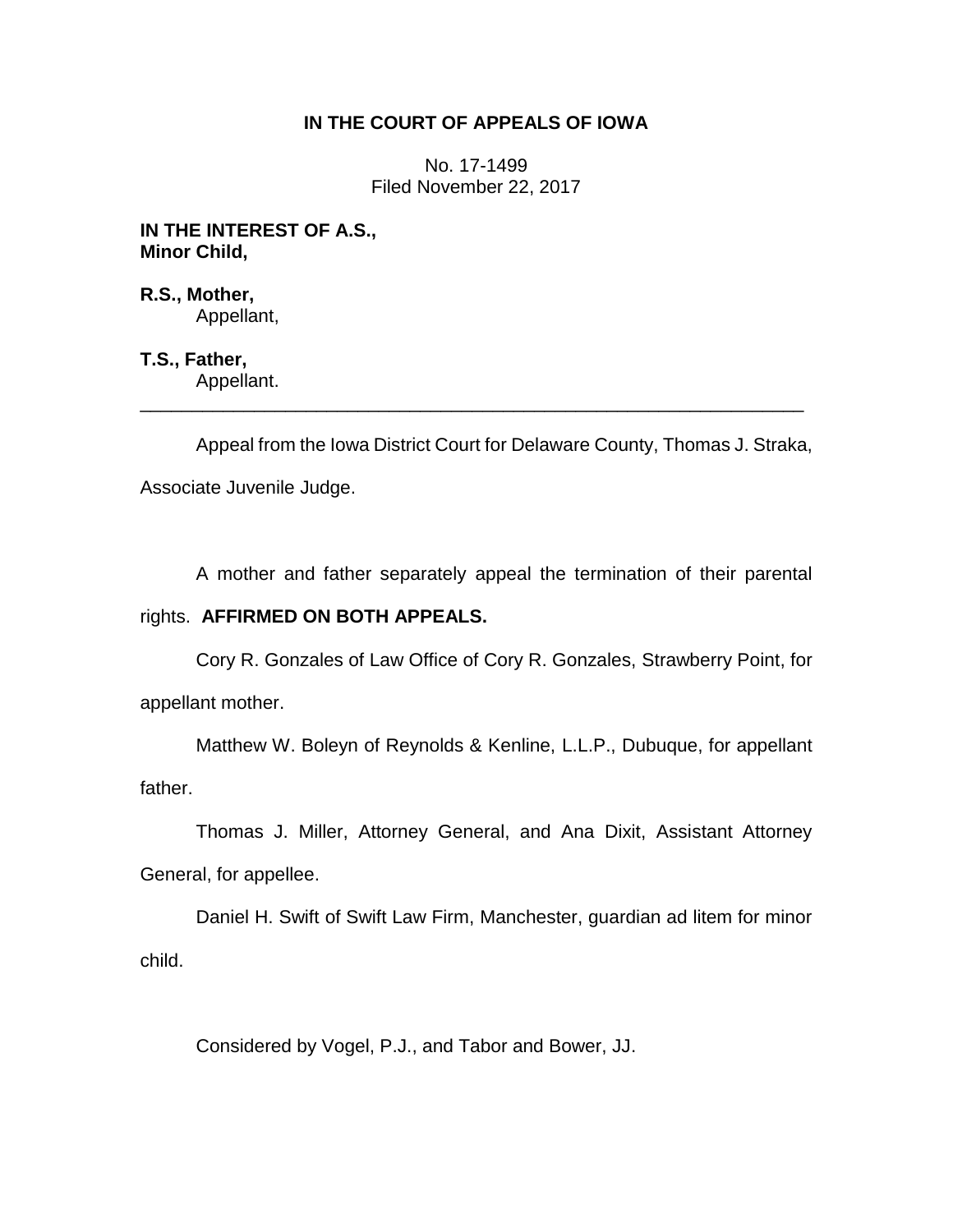## **VOGEL, Presiding Judge.**

 $\overline{a}$ 

The mother and father of A.S., born April 2015, separately appeal the termination of their parental rights.

#### **I. Background Facts and Proceedings**

A.S. came to the attention of the Iowa Department of Human Services (DHS) in July 2016, upon allegations the mother was using illegal substances. She admitted to using methamphetamine but refused to be drug tested. The results of a hair-stat test conducted on both the father and A.S. were positive for methamphetamine. The mother denied A.S.'s safety was compromised by the drug use because the parents had already voluntarily placed A.S. with his paternal grandmother after A.S. tested positive for high levels of lead in his system due to lead paint within the home. He has remained in the grandmother's care since that time and was adjudicated in need of assistance on October 27, 2016, upon the stipulation that the parents had issues with substance abuse.<sup>1</sup>

Over the course of the next many months, DHS offered extensive services to both parents. With no sustained progress towards reunification, the State petitioned to have both parent's parental rights terminated. The matter came on for hearing on July 25 and August 23, 2017, after which the mother's and father's parental rights were both terminated under Iowa Code section 232.116(1)(h) and (*l*) (2017).

2

<sup>&</sup>lt;sup>1</sup> A.S. was adjudicated under Iowa Code section  $232.2(6)(c)(2)$  (2016), which provides the child "has suffered or is imminently likely to suffer harmful effects as a result of" "the failure of the child's parent . . . to exercise a reasonable degree of care in supervising the child." The child was also adjudicated under Iowa Code section 232.2(6)(n), which provides the child's "parent's mental capacity or condition, imprisonment, or drug or alcohol abuse results in the child not receiving adequate care."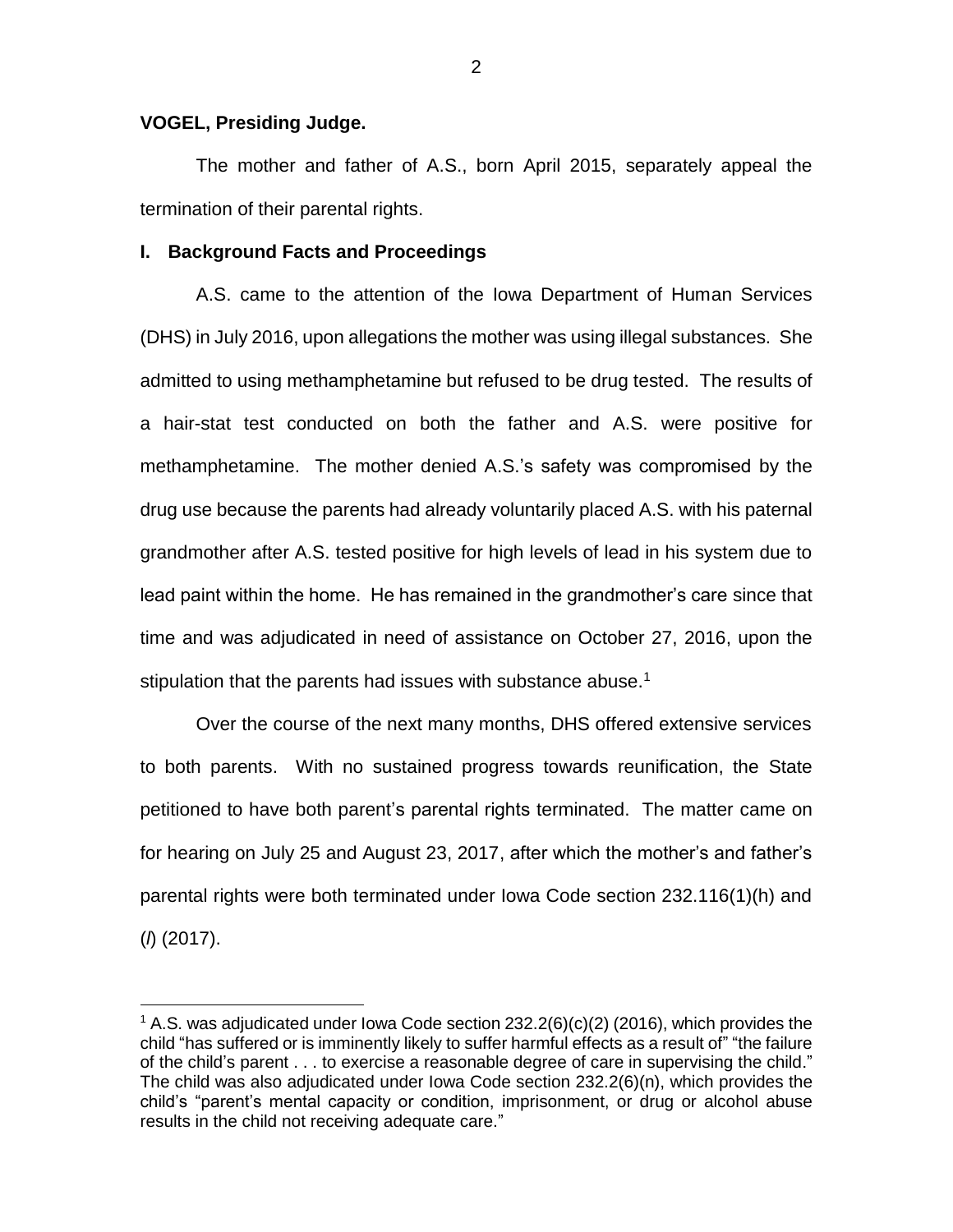## **II. Standard of Review**

We review termination proceedings de novo, giving weight to but not being bound by the district court's fact findings. *In re M.W.*, 876 N.W.2d 212, 219 (Iowa 2016). There must be clear and convincing evidence of the statutory grounds for termination. *Id.*

## **III. The Father's Appeal**

The father asserts the State failed to prove that A.S. cannot be returned to his care under Iowa Code section 232.116(1)(h) or within a reasonable period of time under section 232.116(1)(*l*). *In re A.B*., 815 N.W.2d 764, 776 (Iowa 2012) ("When the juvenile court terminates parental rights on more than one statutory ground, we may affirm the juvenile court's order on any ground we find supported by the record."). We will address his claims under paragraph  $h^2$ .

At the August 23 termination hearing, the father claimed he had not used methamphetamine since May and he does not need substance-abuse treatment. However, the facts belie his assertion as he tested positive for methamphetamine on June 7, 2017, as well as earlier in March. He has not been compliant with offered substance-abuse treatment. Moreover, his drug use is coupled with a long

 $\overline{a}$ 

 $2$  Paragraph (h) provides termination is warranted if,

The court finds that all of the following have occurred:

<sup>(1)</sup> The child is three years of age or younger.

<sup>(2)</sup> The child has been adjudicated a child in need of assistance pursuant to section 232.96.

<sup>(3)</sup> The child has been removed from the physical custody of the child's parents for at least six months of the last twelve months, or for the last six consecutive months and any trial period at home has been less than thirty days.

<sup>(4)</sup> There is clear and convincing evidence that the child cannot be returned to the custody of the child's parents as provided in section 232.102 at the present time.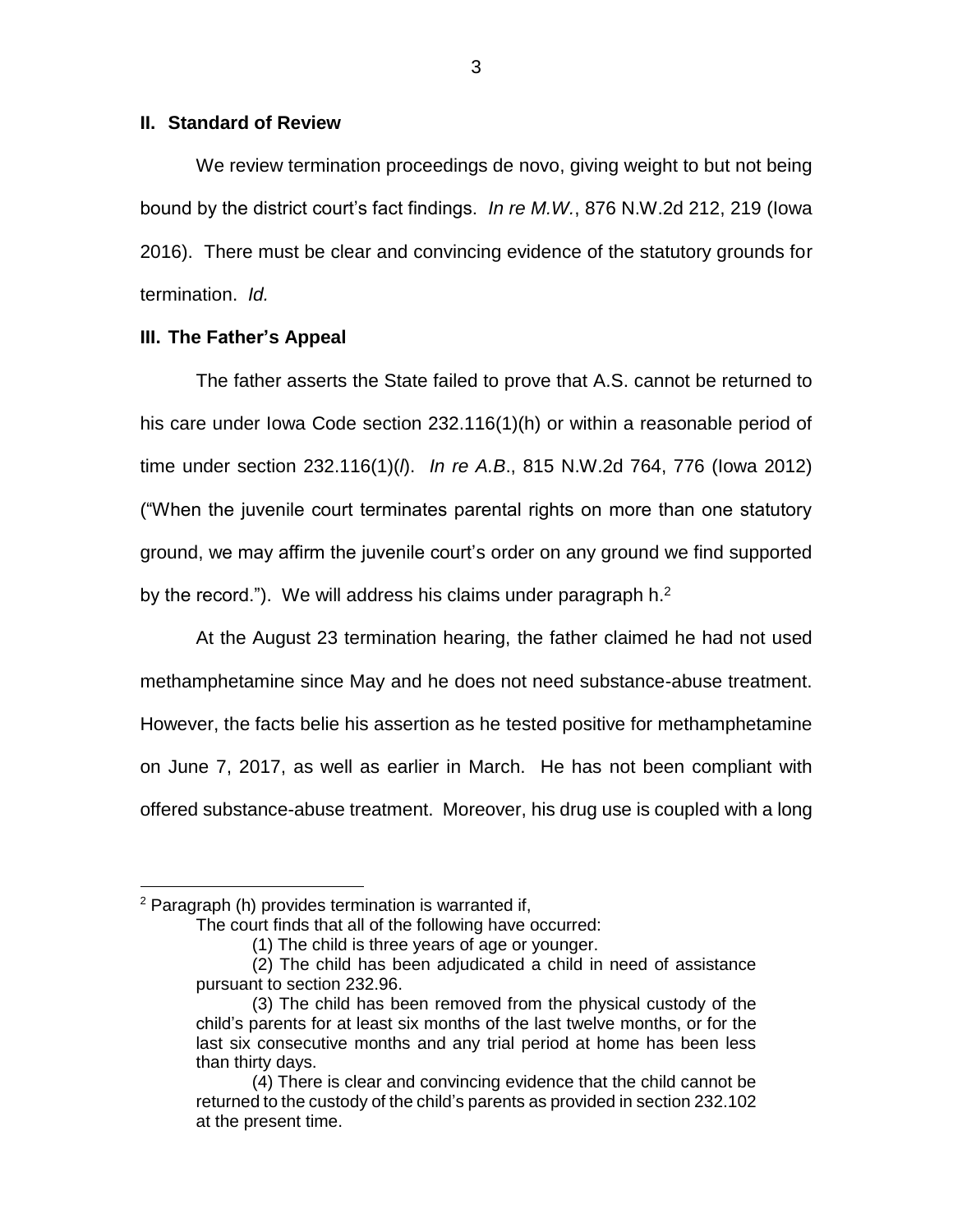history of mental-health issues, for which he also failed to comply with appropriate services offered. As his mother testified, his behavior changes like "a roller coaster" with "good moments" during periods of sobriety followed by "bad moments" when his behavior changes dramatically. Neglecting his mental-health medications, which he did from January to June 2017, also caused additional problems with the father's behavior, his struggle with addiction, and his ability to parent A.S. The record fully supports the district court's conclusion A.S. cannot be returned to the father at the present time, and we affirm the termination of the father's parental rights under Iowa Code section 232.116(1)(h).

The father also claims Iowa Code section 232.116(3) should preclude termination because A.S. is "sad" when his visits are ending. $3$  However, we agree with the district court's conclusions there was no evidence presented that A.S. would be disadvantaged by the termination or that maintaining the parental-child relationship would outweigh the benefits the child would receive through the termination. He has been in a stable home with his grandparents, who have continually offered both parents expanded visitation with A.S. and are committed to continuing to do so even after termination.

#### **IV. The Mother's Appeal**

 $\overline{a}$ 

Like the father, the mother asserts the State failed to prove A.S. cannot be returned to her care under Iowa Code section 232.116(1)(h) or within a reasonable period of time under section 232.116(1)(*l*). Woven into her argument is the

<sup>&</sup>lt;sup>3</sup> Subsection (3) provides: "The court need not terminate the relationship between the parent and child if the court finds any of the following: . . . c. There is clear and convincing evidence that the termination would be detrimental to the child at the time due to the closeness of the parent-child relationship."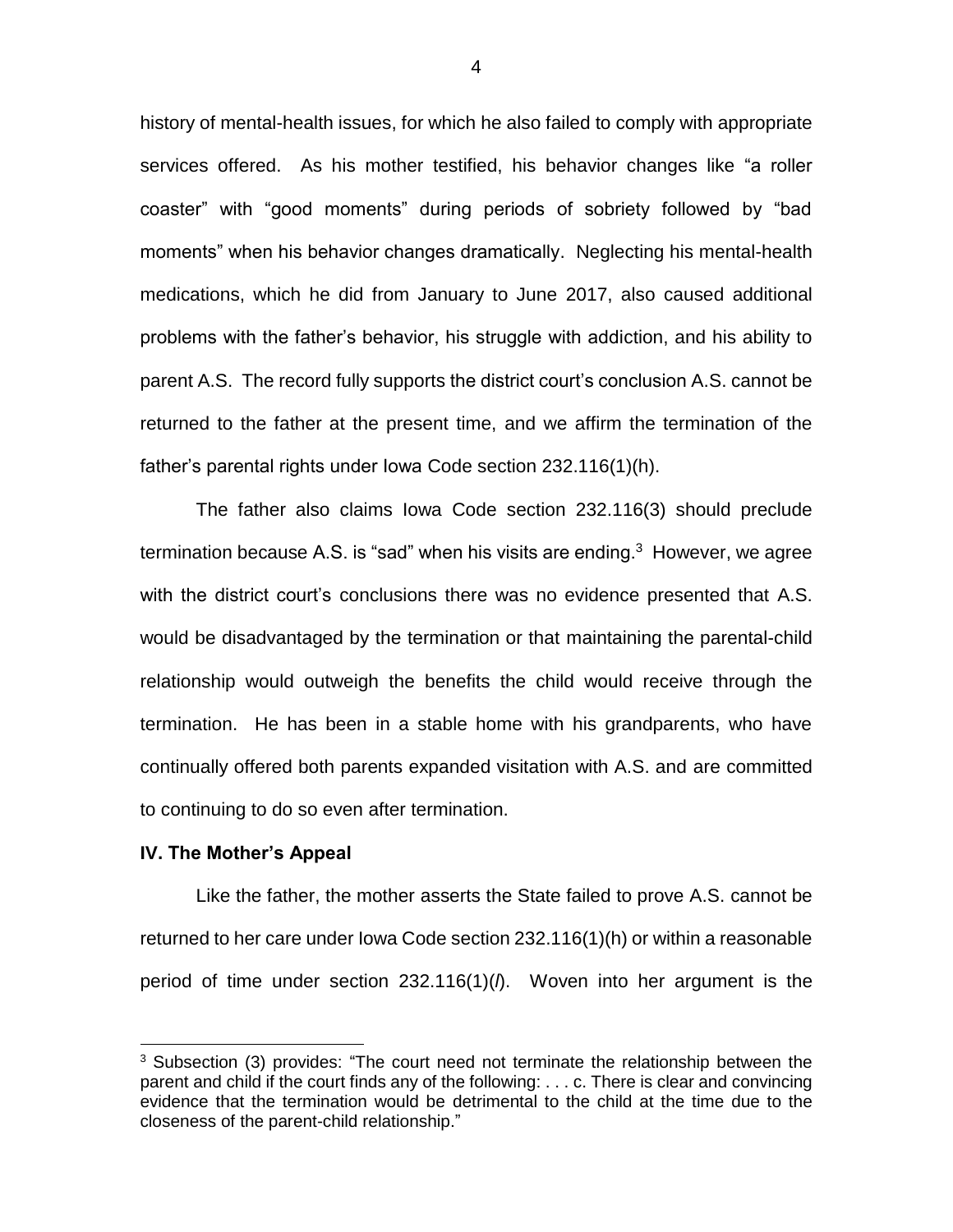assertion DHS failed to provide adequate services—in the form of transportation so she could take advantage of substance-abuse treatment and visitation with A.S.

"In considering the sufficiency of evidence to support termination, the court's focus is on the services provided by the State *and the response by [the parent]*, not on services [the parent] now claims the DHS failed to provide." *In re C.B.*, 611 N.W.2d 489, 494 (Iowa 2000) (emphasis added). The mother's claim of lack of reasonable efforts fails as the district court's order following the March 14, 2017 dispositional review hearing, stated: "The Court inquired as to the sufficiency of the services, and neither parent indicated they were requesting any additional services at the present time." In addition, at the termination hearing, the DHS worker testified:

There's always the lack of transportation that they've always talked about. We've always said, please let us know. We can—between me and the FSRP or we can help you with transportation, so that has been an issue.

Q. And has—have you ever been contacted to assist with transportation to testing? A. No.

We affirm the district court's finding the mother was offered reasonable services.

Next, the mother claims she has made good progress in obtaining sobriety and was capable of having A.S. returned to her at the time of the termination hearing. *See* Iowa Code § 232.116(1)(h)(4). The mother's substance abuse counselor testified "[the mother] meets criteria for a substance abuse disorder, severe," and while she was then on the path to recovery, her progress is "slow." The record indicates the mother missed the last three months of drug testing prior to the first day of the termination hearing, as well as missed three drug tests in the one-month delay between hearing dates. The court noted the mother's long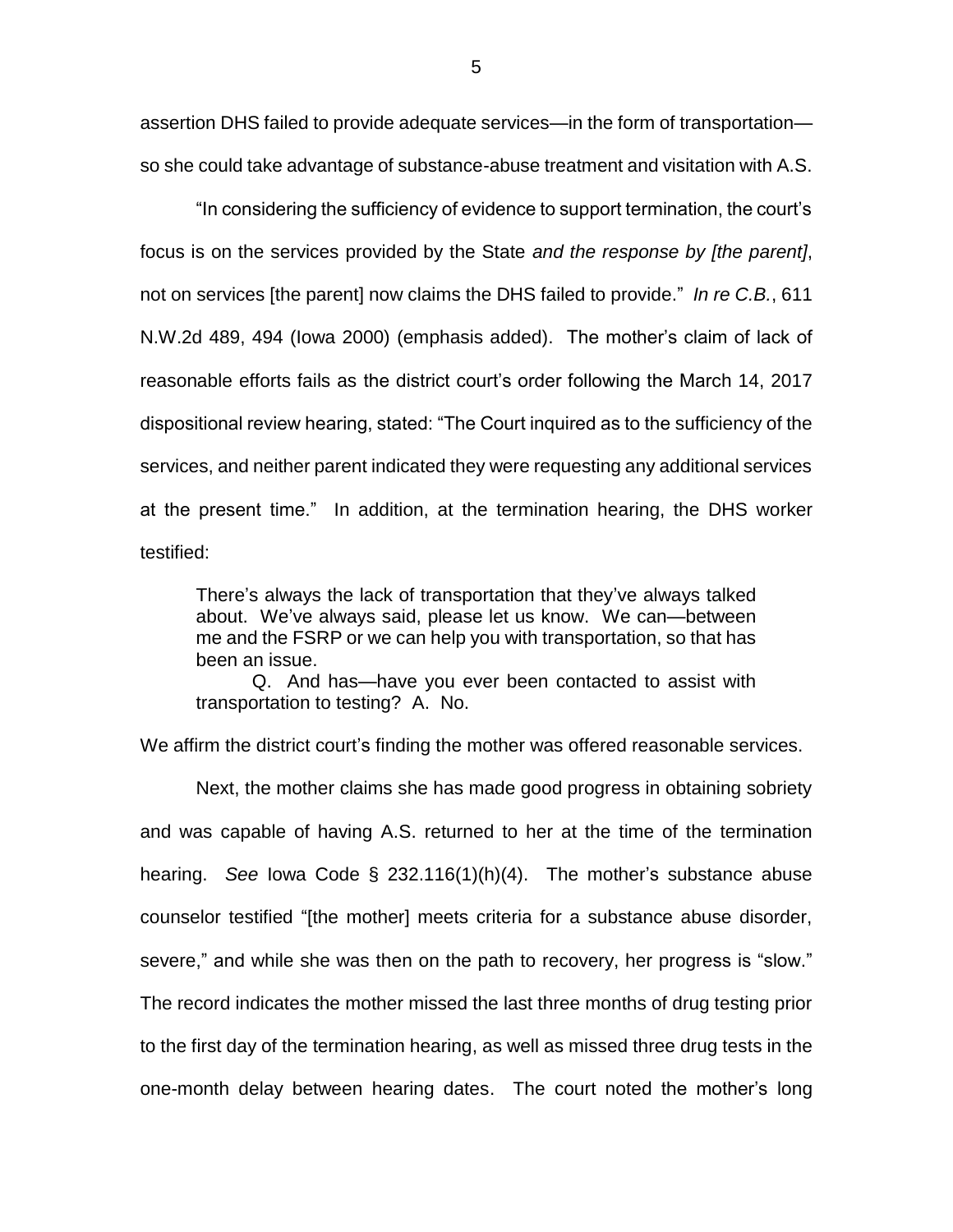history of methamphetamine use, which began when she was sixteen years old, and her toxic relationship with the father, which was built around their mutual drug use. The district court found the child could not be returned to the mother's care at the time of the termination hearing. We agree and affirm the termination of her parental rights under section 232.116(1)(h).

The mother also asserts her bond with A.S. should preclude termination. *See* Iowa Code § 232.116(3)(c). The record shows there is a bond between the mother and A.S. and that visits have gone well. However, although the grandmother offers "open door" visits, including daily visits with A.S., the mother failed to take advantage of the opportunity to establish a strong relationship with A.S. Even during the time between the two termination hearing dates, the mother failed to increase her visits and found excuses for not doing so. Moreover, the record shows the only stability A.S. has been able to achieve is in the grandparents' home. As the DHS worker testified, the mother's participation "has been up and down":

We're basically at the same place we were back when he was removed. The up and down with the relationship. The inconsistency. Kids need consistency. They need structure. They need stable. And neither [the father] or [the mother] is able to provide that.

We agree with the district court the bond the mother shares with A.S. cannot overcome A.S.'s need for stability through termination.

# **V. Additional Time**

The father and mother both requested an extension of time to work out their issues and achieve a stable environment for A.S.'s return to their care. *See* Iowa Code § 232.104(2)(b) (providing a court may authorize a six-month extension of